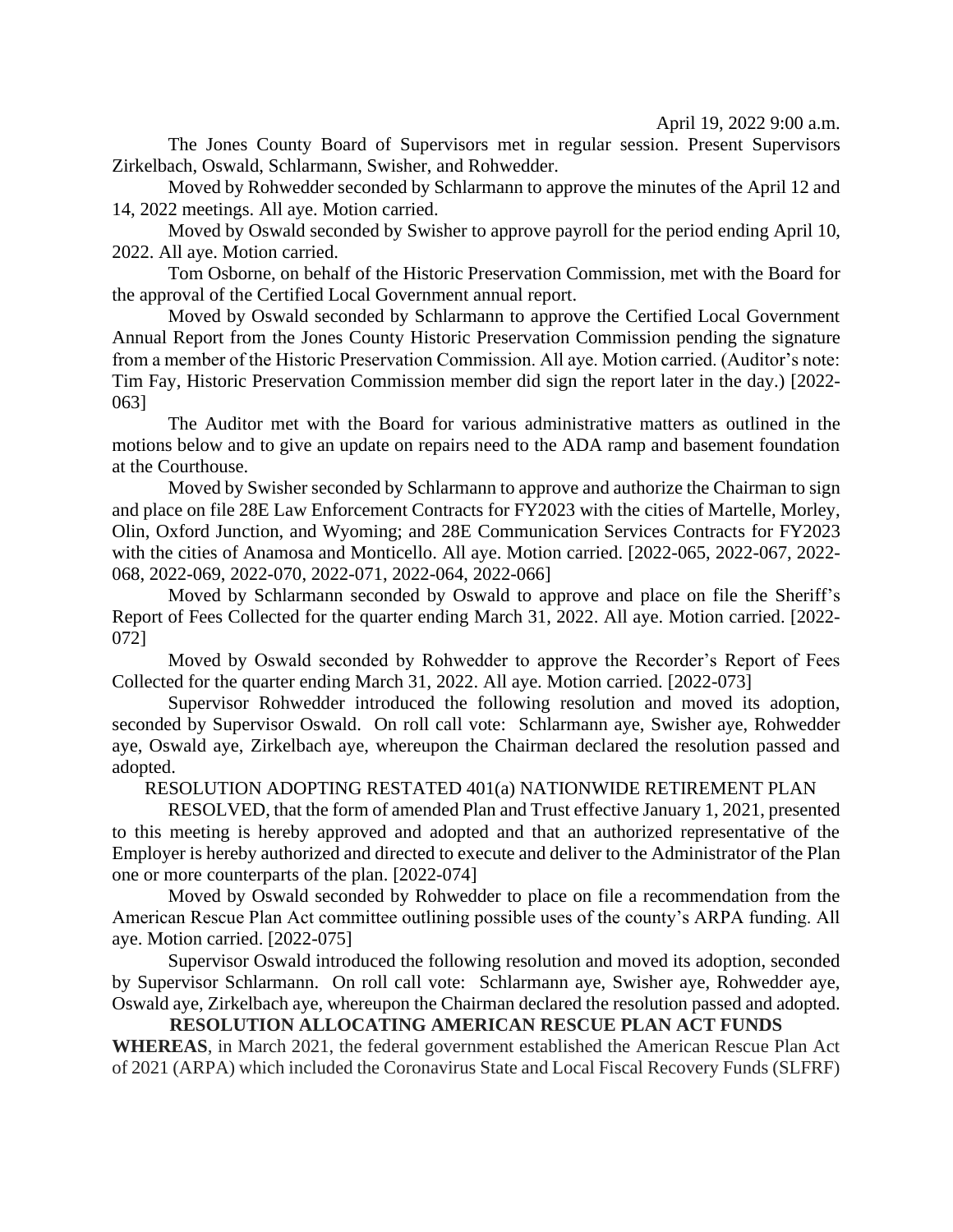to provide state, local and Tribal governments with the resources needed to respond to the pandemic and its economic effects; and

**WHEREAS,** the U.S. Department of the Treasury issued an Interim Final Rule implementing the SLFRF program on May 10, 2021, which included replacing lost revenue to County governments, and

**WHEREAS,** on January 6, 2022, the Treasury issued final rules for the SLFRF program, including authorization for counties to allocate up to \$10,000,000 of their total SLFRF allocation as lost revenue to spend on government services.

**NOW, THEREFORE, BE IT RESOLVED**, that the Jones County Board of Supervisors approves allocating its total SLFRF allocation in the expected amount of \$4,017,042 as lost revenue to spend on government services.

**HEREBY RESOLVED** by the Jones County Board of Supervisors this 18th day of April, 2022. [2022-076]

Moved by Swisher seconded by Oswald to award the lawn mowing bid to Minger Mowing and Landscaping, Inc. for 105 Broadway Place and the west hillside only at 500 W Main Street and to use existing county equipment and staff to mow the remaining premise at 500 W Main Street. All aye. Motion carried.

Moved by Schlarmann seconded by Swisher to appoint the following to the Jones County EMS Advisory Council per Iowa Code Section 422D with the council structure as follows. All aye Motion carried.

- Sheila Frink Anamosa Ambulance Director
- Jill Parham Anamosa Ambulance Voting Member
- Jen Uthoff Martelle Ambulance Director
- Joyce Bilow Martelle Ambulance Voting Member
- Jake Gravel Midland Ambulance Director
- Brian Podaski Midland Ambulance Voting Member
- Britt Smith Monticello Ambulance Director
- Chris Lux Monticello Ambulance Voting Member
- Jean McPherson Olin Ambulance Director
- Katrina Rix Olin Ambulance Voting Member
- Kim Krutzfeld Oxford Junction Ambulance Director
- Dennis Coon Oxford Junction Ambulance Voting Member
- Gregory Blythe Medical Director Representative
- Jeff Swisher Board Of Supervisor Member
- Karla Koehler District 1 Board Of Supervisor Representative
- Jeff Hinrichs District 2 Board Of Supervisor Representative
- Stan Rieter District 3 Board Of Supervisor Representative
- Margo Ahrendsen District 4 Board Of Supervisor Representative
- Mark Robertson District 5 Board Of Supervisor Representative
- Brenda Leonard Emergency Management Member
- Whitney Hein Clerk

## **Jones County EMS Advisory Council Structure**

- Council Members